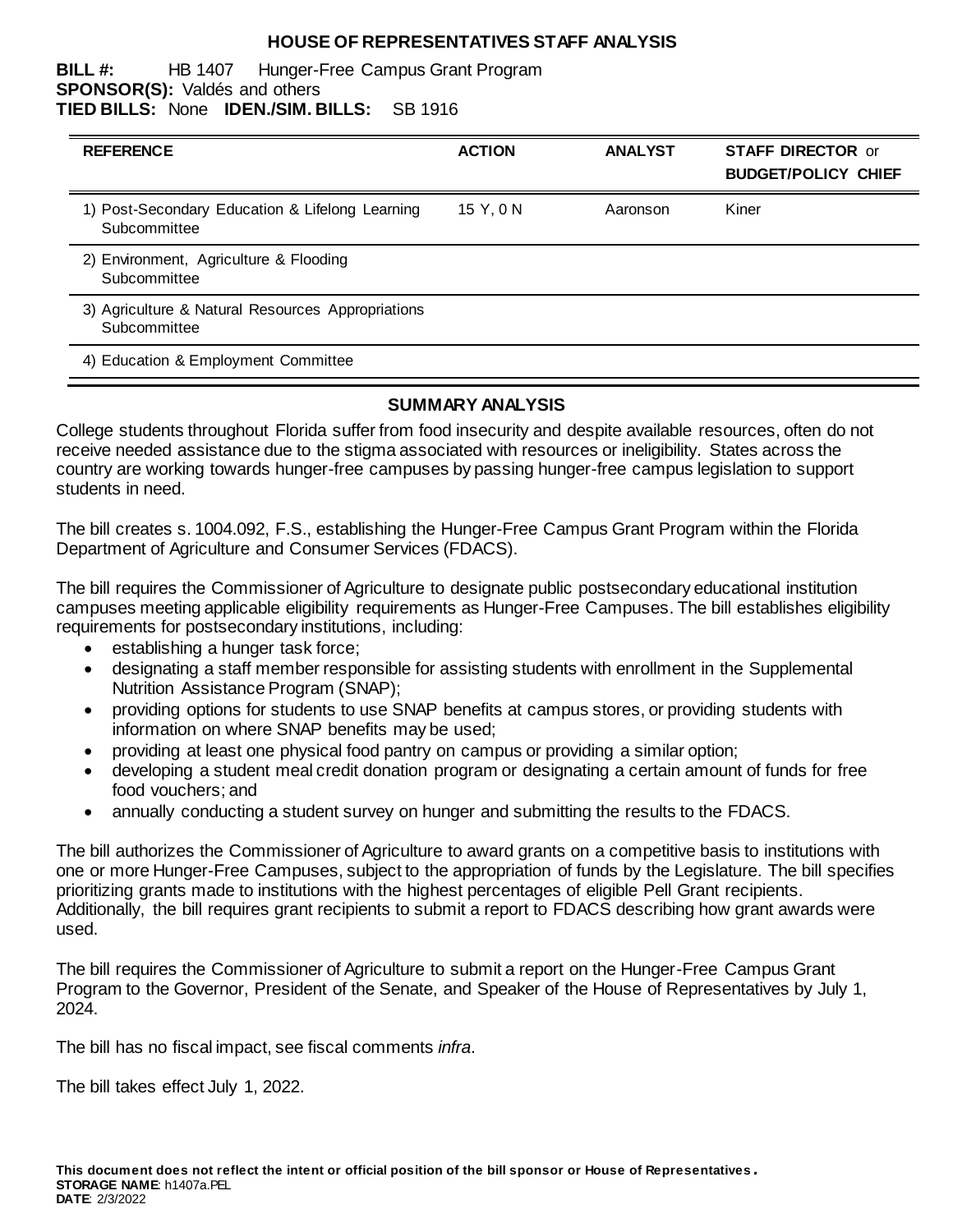### **FULL ANALYSIS**

### **I. SUBSTANTIVE ANALYSIS**

# A. EFFECT OF PROPOSED CHANGES:

### **Postsecondary Student Nutrition Services**

#### Present Situation

Approximately one-third of college students in the United States are food insecure,<sup>1</sup> and more than half of the students enrolled in the Florida College System are low income and first-generation.<sup>2</sup> Food insecurity is associated with poor mental and physical health, as well as lower rates of academic success among students. Prior to the coronavirus crisis, the American Association of Collegiate Registrars and Admissions Officers identified food insecurity as a top barrier to student non-completion, and as a result of the pandemic 5.8 out of every 10 students have experienced basic needs insecurity.<sup>3</sup>

While forms of assistance such as local food pantries and the Supplemental Nutrition Assistance Program (SNAP) exist, many students do not take advantage of them due to the stigma associated, or because they do not qualify.

#### *Supplemental Nutrition Assistance Program*

SNAP is the United States Department of Agriculture's food assistance program to provide food benefits, access to a healthy diet, and education on food preparation and nutrition to low-income households.<sup>4</sup> SNAP assists students by allowing them to purchase food for the household, including fruits, vegetables, meat, dairy products, breads, cereals, and snack foods.<sup>5</sup>

In 2019, over 2.9 million Florida residents received SNAP benefits.<sup>6</sup> Students attending a college or university are generally not eligible for SNAP benefits, but some enrolled at least half-time in an institution of higher education may be eligible if initial SNAP eligibility requirements, as well as one of the following requirements, is met by the student:

- is under age 18 or over age 50;
- has a physical or mental disability;
- works at least 20 hours a week in paid employment;
- participates in a state or federally financed work study program;
- participates in an on-the-job training program;
- cares for a child under the age of 6;
- cares for a child age 6 to 11 and lacks necessary child care enabling the student to attend school and work 20 hours a week or participate in work study;
- is a single parent enrolled full-time in college and is taking care of a child under 12;
- receives Temporary Assistance for Needy Families (TANF) assistance;
- is enrolled in a TANF Job Opportunities and Basic Skills program;

 $\overline{a}$ 

<sup>1</sup> DeBate et al., *Food Insecurity, Well-being, and Academic Success among College Students: Implications for Post COVID-19 Pandemic Programming*, Ecology of Food and Nutrition, October 7, 2021, *available at* [https://www.usf.edu/arts](https://www.usf.edu/arts-sciences/centers/cafshc/documents/food-insecurity-wellbeing-and-academic-success.pdf)[sciences/centers/cafshc/documents/food-insecurity-wellbeing-and-academic-success.pdf.](https://www.usf.edu/arts-sciences/centers/cafshc/documents/food-insecurity-wellbeing-and-academic-success.pdf)

<sup>2</sup> Florida Department of Education, *Affordability in the Florida College System* (December 2018), available at [https://www.fldoe.org/core/fileparse.php/7724/urlt/FCS18-Affordability.pdf.](https://www.fldoe.org/core/fileparse.php/7724/urlt/FCS18-Affordability.pdf) 

<sup>3</sup> Florida College Access Network, *Nearly 3 in 5 College Students Struggle with Food, Housing Insecurity Due to Covid -19* (July 1, 2020), *available at* [https://floridacollegeaccess.org/research-and-data/nearly-3-in-5-college-students-struggle-with-food-housing](https://floridacollegeaccess.org/research-and-data/nearly-3-in-5-college-students-struggle-with-food-housing-insecurity-due-to-covid-19/)[insecurity-due-to-covid-19/.](https://floridacollegeaccess.org/research-and-data/nearly-3-in-5-college-students-struggle-with-food-housing-insecurity-due-to-covid-19/) 

<sup>4</sup> Benefits.gov, Florida Food Assistance Program (SNAP), *What is Florida Food Assistance Program (SNAP)?*,

[https://www.benefits.gov/benefit/1244#:~:text=The%20United%20States%20Department%20of,nutrition%20to%20low%2Dincome](https://www.benefits.gov/benefit/1244#:~:text=The%20United%20States%20Department%20of,nutrition%20to%20low%2Dincome%20households) [%20households](https://www.benefits.gov/benefit/1244#:~:text=The%20United%20States%20Department%20of,nutrition%20to%20low%2Dincome%20households) (last visited Jan. 31, 2022).

<sup>5</sup> United States Department of Agriculture, Food and Nutrition Service, *Supplemental Nutrition Assistance Program – What Can SNAP Buy?,* <https://www.fns.usda.gov/snap/eligible-food-items> (last visited Jan. 31, 2022).

**STORAGE NAME**: h1407a.PEL **PAGE: 2** <sup>6</sup> United States Census Bureau, *SNAP Benefits Recipients in Florida*[, https://fred.stlouisfed.org/series/BR12000FLA647NCEN](https://fred.stlouisfed.org/series/BR12000FLA647NCEN) (last visited Jan. 31, 2022).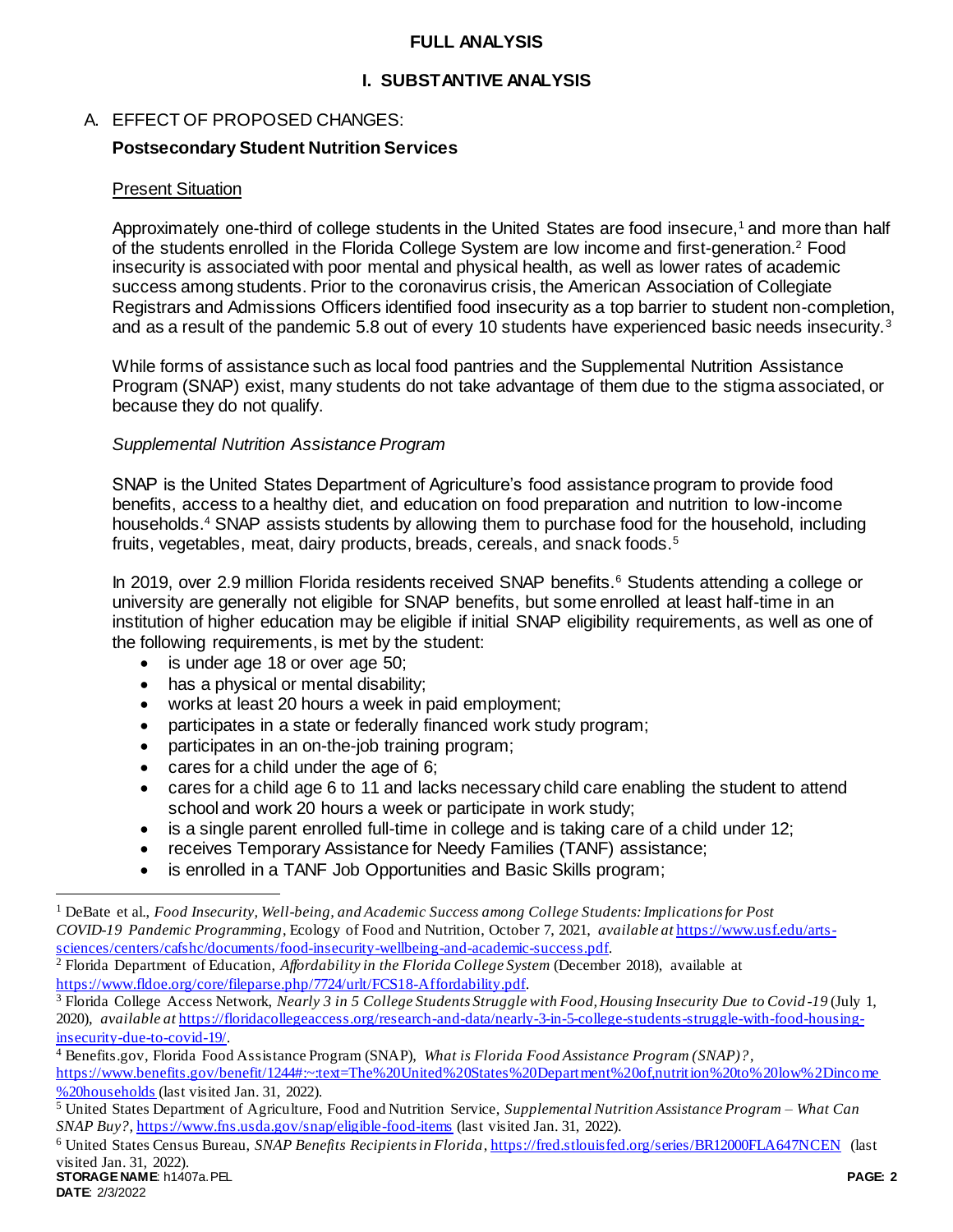- is assigned to, placed in, or self-placed in a college or other institution of higher education through a SNAP Employment and Training program, certain other programs for low-income households, a program under Workforce Innovation and Opportunity Act of 2014, or a Trade Adjustment Assistance Program; or
- meets one of the temporary exemptions due to COVID-19.7

The Consolidated Appropriations Act of 2021, instigated by COVID-19, enabled 3 million new students to qualify for SNAP<sup>8</sup> by allowing students eligible to participate in state or federally financed work study programs, or having an Expected Family Contribution of 0 in the academic year.<sup>9</sup>

# *Campus Food Pantries*

Nearly one third (29 percent) of college students have missed a meal at least once a week since the beginning of the COVID-19 pandemic, and more than half of all students have used off-campus food banks.<sup>10</sup>

Campus food pantries are often run by campus student support services, student government, or the administrative department, and are for enrolled students facing food insecurity. Pantries may partner with organizations in the community to keep the shelves and freezers stocked and raise donations. Mobile pantries may also directly serve students in high need of hunger-relief.<sup>11</sup>

# *Hunger-Free Campuses*

The first Hunger-Free Campus bill was originally introduced in California in 2017 by then Assemblywoman Monique Limón. The Hunger-Free Campus policy provided funding to public colleges addressing student hunger on campus. Since its passage in California,<sup>12</sup> four additional states have formally passed Hunger-Free Campus legislation, including New Jersey,<sup>13</sup> Maryland,<sup>14</sup> Minnesota,<sup>15</sup> and Massachusetts.<sup>16</sup> Seven additional states, including Florida, have now introduced the bill, including Pennsylvania, Washington, Illinois, North Carolina, New York, and West Virginia.

# Effect of Proposed Changes

The bill creates the Hunger-Free Campus Grant Program, established within the Florida Department of Agriculture and Consumer Services, to support efforts to fight hunger on the campuses of public postsecondary educational institutions.

<sup>9</sup> Pub. L. No. 116-260, 133 Stat. 2093 (Dec. 27, 2020).

<sup>10</sup> Swipe Out Hunger, *Swipe Out Hunger Acquires the College and University Food Bank Alliance* (Oct. 21, 2021), [https://www.swipehunger.org/cufba/#:~:text=During%20the%20pandemic%2C%20more%20than,since%20it%20began%20in%2020](https://www.swipehunger.org/cufba/#:~:text=During%20the%20pandemic%2C%20more%20than,since%20it%20began%20in%202012) [12.](https://www.swipehunger.org/cufba/#:~:text=During%20the%20pandemic%2C%20more%20than,since%20it%20began%20in%202012) (Jan 31, 2022).

<sup>15</sup> Minn. Stat. Ann. § 135A.137 (2021)

 $\overline{a}$ 

<sup>7</sup> United States Department of Agriculture, Food and Nutrition Service, *Supplemental Nutrition Assistance Program - Students*, [https://www.fns.usda.gov/snap/students#:~:text=Generally%2C%20students%20attending%20an%20institution,unless%20they%20m](https://www.fns.usda.gov/snap/students#:~:text=Generally%2C%20students%20attending%20an%20institution,unless%20they%20meet%20an%20exemption.&text=You%20are%20considered%20a%20student,an%20institution%20of%20higher%20education) [eet%20an%20exemption.&text=You%20are%20considered%20a%20student,an%20institution%20of%20higher%20education](https://www.fns.usda.gov/snap/students#:~:text=Generally%2C%20students%20attending%20an%20institution,unless%20they%20meet%20an%20exemption.&text=You%20are%20considered%20a%20student,an%20institution%20of%20higher%20education) (last visited Jan. 31, 2022).

<sup>8</sup> The Century Foundation, *Congress Made 3 Million College Students Newly Eligible for SNAP Food Aid. Here's What Must Come Next* (Feb. 2, 2021)*,* [https://tcf.org/content/commentary/congress-made-3-million-college-students-newly-eligible-snap-food-aid](https://tcf.org/content/commentary/congress-made-3-million-college-students-newly-eligible-snap-food-aid-heres-must-come-next/)[heres-must-come-next/](https://tcf.org/content/commentary/congress-made-3-million-college-students-newly-eligible-snap-food-aid-heres-must-come-next/) (Jan. 31, 2022).

<sup>&</sup>lt;sup>11</sup> Feeding Florida, *Mobile Pantries*, *https://www.feedingflorida.org/food-access/mobile-pantries*, (Jan. 31, 2022). Feeding Florida consists of 12-member food banks within its mobile pantry program.

<sup>12</sup> Cal. Educ. Code § 66027.8 (2017)

<sup>13</sup> N.J. Stat. Ann. § 18A:62-60 (2019)

<sup>14</sup> Md. Code Ann., Educ. § 11-1703 (2021)

<sup>16</sup> Mass. Gen. Laws ch. 15A, § 2 (2021)

**DATE**: 2/3/2022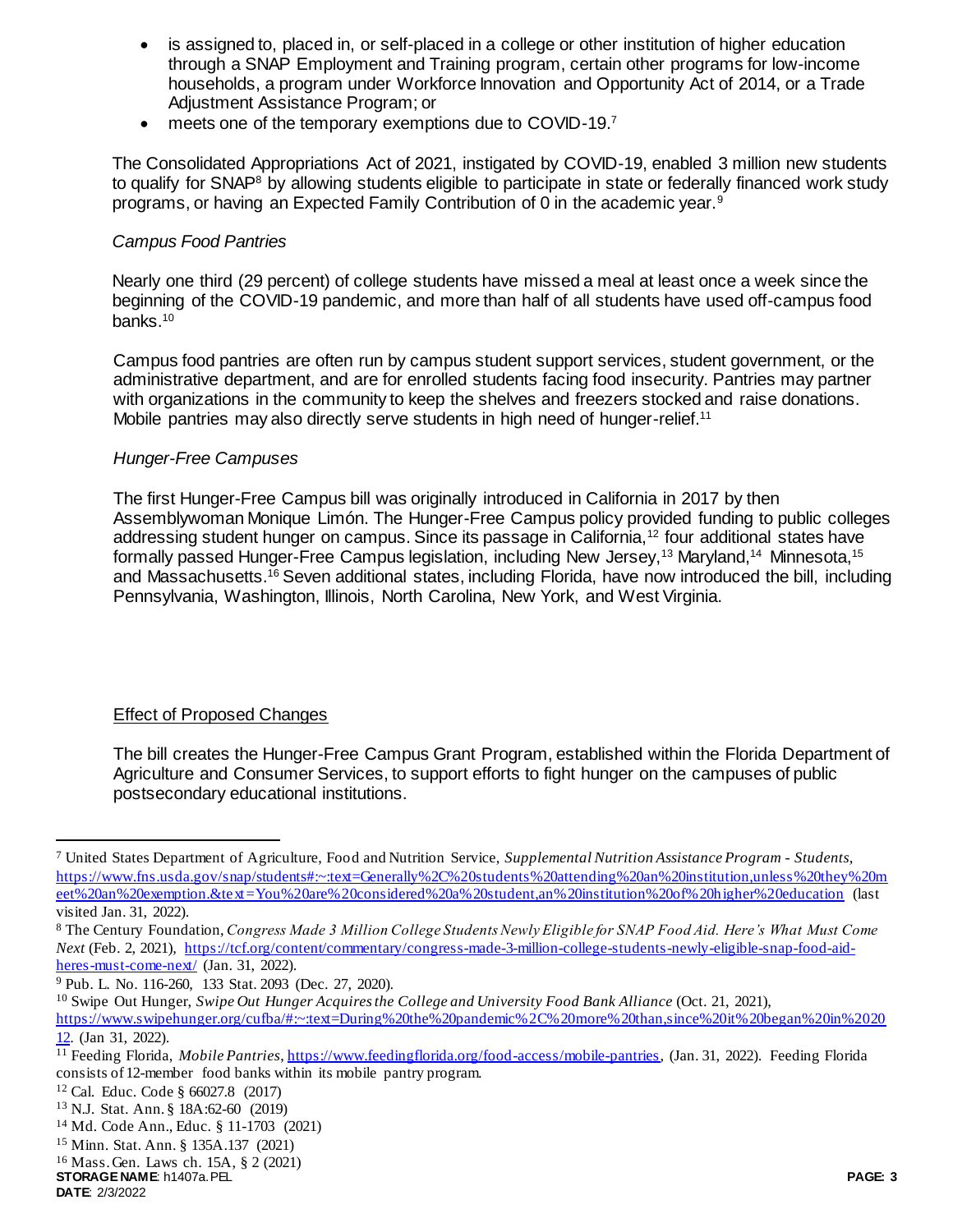The bill requires the Commissioner of Agriculture to designate public postsecondary educational institution campuses meeting applicable eligibility requirements as Hunger-Free Campuses. Eligibility requirements include:

- establishing a hunger task force, including representatives from the student body and meeting a minimum of three times each academic year, and setting a minimum of two annual goals addressing hunger on campus;
- designating a staff member responsible for assisting students with enrollment in SNAP;
- providing options for students to use SNAP benefits at campus stores, or providing students with information on where SNAP benefits may be used;
- providing at least one physical food pantry on campus or providing a similar option;
- developing a student meal credit donation program or designating a certain amount of funds for free food vouchers; and
- annually conducting a student survey on hunger and submitting the results to the FDACS.

The bill establishes identical eligibility requirements for public postsecondary institutions awarding degrees no higher than an associate degree, with the exception of developing a student meal credit donation program or designating funds for free food vouchers.

The bill authorizes the Commissioner of Agriculture to award grants on a competitive basis to institutions with one or more Hunger-Free Campuses, subject to the appropriation of funds by the Legislature. The bill specifies prioritizing grants made to institutions with the highest percentages of eligible Pell Grant recipients enrolled in the student body.

The bill specifies that grants must be used to:

- address student hunger;
- promote sustainable solutions to address basic food needs on campus;
- raise awareness of services on campus addressing food needs; and
- build partnerships to address food insecurity among students.

Additionally, the bill requires grant recipients to submit a report to FDACS describing how grant awards were used.

The bill requires the Commissioner of Agriculture to submit a report on the Hunger-Free Campus Grant Program to the Governor, President of the Senate, and Speaker of the House of Representatives by July 1, 2024. The report must include the number and amounts of grants awarded, the impact of the program, and recommendations regarding funding for the program.

The bill requires the Department of Agriculture to adopt rules to implement the program.

- B. SECTION DIRECTORY:
	- **Section 1:** Provides a short title.
	- **Section 2:** Creates s. 1004.092, F.S.; defining terms; establishing the Hunger-Free Campus Grant Program within the Department of Agriculture and Consumer Services; providing the purpose of the grant program; requiring the Commissioner of Agriculture to annually designate eligible public postsecondary educational institution campuses as Hunger-Free Campuses; providing that the designation remains in place until the commissioner makes a determination that a campus is no longer eligible and revokes the designation; providing eligibility requirements for a public postsecondary educational institution to participate in the program; providing modified requirements for certain institutions; requiring the commissioner, subject to the appropriation of funds, to award grants to public postsecondary educational institutions that have one or more campuses designated as a Hunger-Free Campus; requiring the commissioner to determine grant amounts; requiring the commissioner to prioritize grants to public postsecondary educational institutions with the highest percentages of eligible Pell Grant recipients enrolled in the student body; specifying the purposes for which grants must be used;